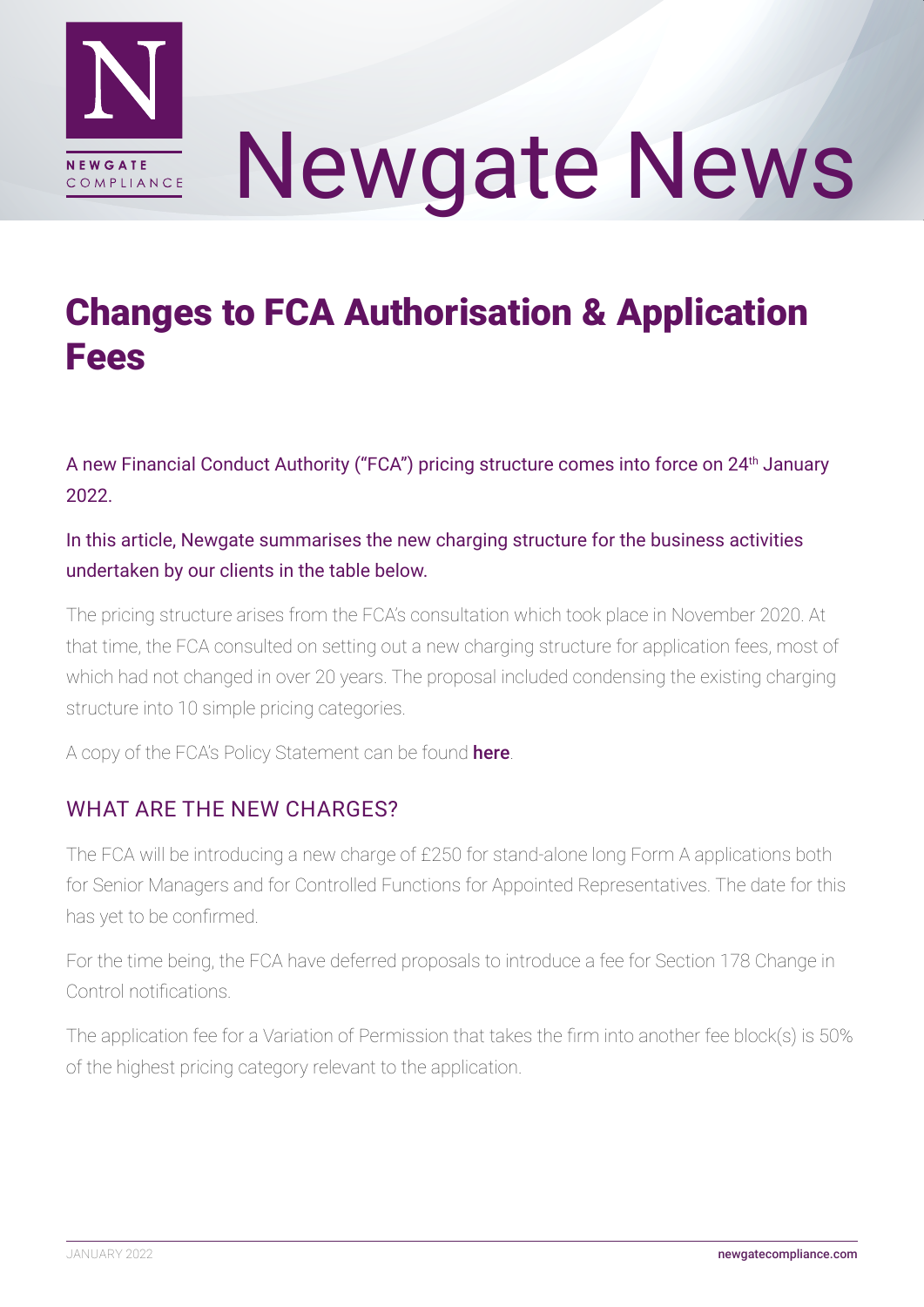

# Breakdown of new application charge changes

| Category       | <b>Application Type</b>                                                           | New Charge |
|----------------|-----------------------------------------------------------------------------------|------------|
| 1              | AIFM UK Reg 57 - Marketing notification by Full Scope UK or EEA<br>$\bullet$      | £250       |
|                | AIFM for 3rd country, UK, or EEA AIFs.                                            |            |
|                | AIFM UK Reg 58 - Marketing notifications for small 3rd country<br>$\bullet$       |            |
|                | AIFMs.                                                                            |            |
|                | AIFM UK Reg 59 - Marketing notification by $3rd$ country AIFM that<br>$\bullet$   |            |
|                | is not a small AIFM.                                                              |            |
|                | Registrations under the Money Laundering Regulations.<br>$\bullet$                |            |
| $\sqrt{2}$     | Variation of Permission (VoP) - within same fee block<br>$\bullet$                | £500       |
|                | UK AIF, not non-UCITS retail or qualified investor scheme<br>$\bullet$            |            |
|                | Non-UK AIF, not marketed in UK<br>$\bullet$                                       |            |
| 3              | Non-UK AIF, marketed in UK<br>$\bullet$                                           | £1,000     |
|                | Non-UK AIF, not managed by AIFM but marketed in UK<br>$\bullet$                   |            |
| $\overline{4}$ | Straightforward authorisation applications for (A) fee blocks: (A13)<br>$\bullet$ | £2,500     |
|                | Advisors, arrangers, dealers, or brokers; (A14) Corporate finance                 |            |
|                | advisors; and (A21) Firms holding client money, assets, or both.                  |            |
|                | MLR Cryptoasset business with revenue up to £250K.<br>$\bullet$                   |            |
|                | OEIC Reg 12 UCITS Scheme & Non-UCITS retail scheme.<br>$\bullet$                  |            |
|                | FSMA s 242 UCITS Scheme & Non-UCITS retail scheme.<br>$\bullet$                   |            |
|                | FSMA s 261C UCITS Scheme & Non-UCITS retail scheme.<br>$\bullet$                  |            |
|                | FSMA s 272 - UK AIF equivalent to qualified investor scheme.<br>$\bullet$         |            |
| 5              | OEIC Reg 12 - Qualified investor scheme<br>$\bullet$                              | £5,000     |
|                | FSMA s 242 Applications for Unit Trust Schemes & money market<br>$\bullet$        |            |
|                | funds - Qualified investor scheme                                                 |            |
|                | FSMA s 261C Applications by Depositary and operators -<br>$\bullet$               |            |
|                | Qualified investor scheme                                                         |            |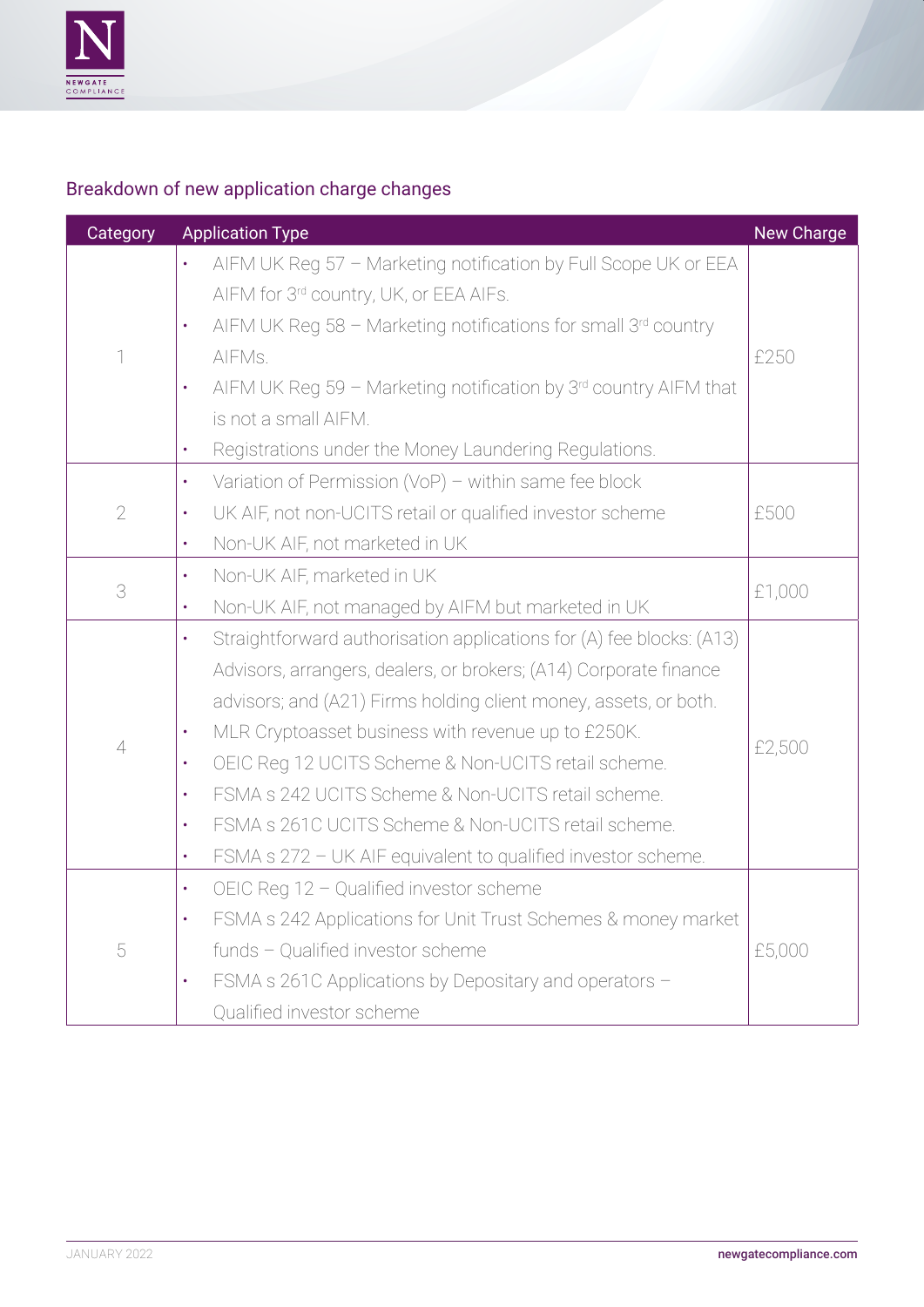

| Category | <b>Application Type</b>                                         | New Charge |
|----------|-----------------------------------------------------------------|------------|
| 6        | Moderately complex authorisation applications for (A) fee<br>٠  | £10,000    |
|          | blocks: (A7) Portfolio managers; (A9) Managers and depositaries |            |
|          | of investment funds, and operators of collective investment     |            |
|          | schemes or pension schemes; and (A10) Firms dealing as          |            |
|          | principal.                                                      |            |
|          | MLR Cryptoasset business with revenue > £250K<br>٠              |            |
|          | Complex authorisation applications for MTF/OTF and some<br>٠    | £50,000    |
|          | benchmark administrators.                                       |            |

#### Increased FCA scrutiny of Authorisation and Senior Managers applications

In 2021, we saw an increased level of scrutiny from the FCA across all types of applications. Newgate observed the Authorisations Department taking a far more intrusive approach and line of questioning on:

- The business model and regulatory business plan for new firms seeking authorisation and for those seeking to vary their permission
- A firm's financial model. More challenging questions about a firm's forecast revenue and operating expenses;
- The skills, knowledge and experience of the individuals applying to hold Senior Management Functions, particularly those applying to hold the SMF16 Compliance Officer and SMF17 Money Laundering Reporting Officer functions;
- The types of client applicant firms wish to service;
- AML systems and controls including client due diligence; and
- Financial promotions and marketing material;

Our team is unrivalled in their experience when dealing with FCA authorisation applications. We have a 100% success rate in obtaining authorisation for over 500 applications. Our team have a combined knowledge of over 20 years' experience working within the authorisations department at the regulator. When we work with you, we will project manage your application, liaise with the FCA using our technical knowledge and understanding to minimise application times and ensure that the licence obtained fully covers the needs of your business. Most importantly, we make things easy for you so you can focus on what you are good at; running and growing your business.